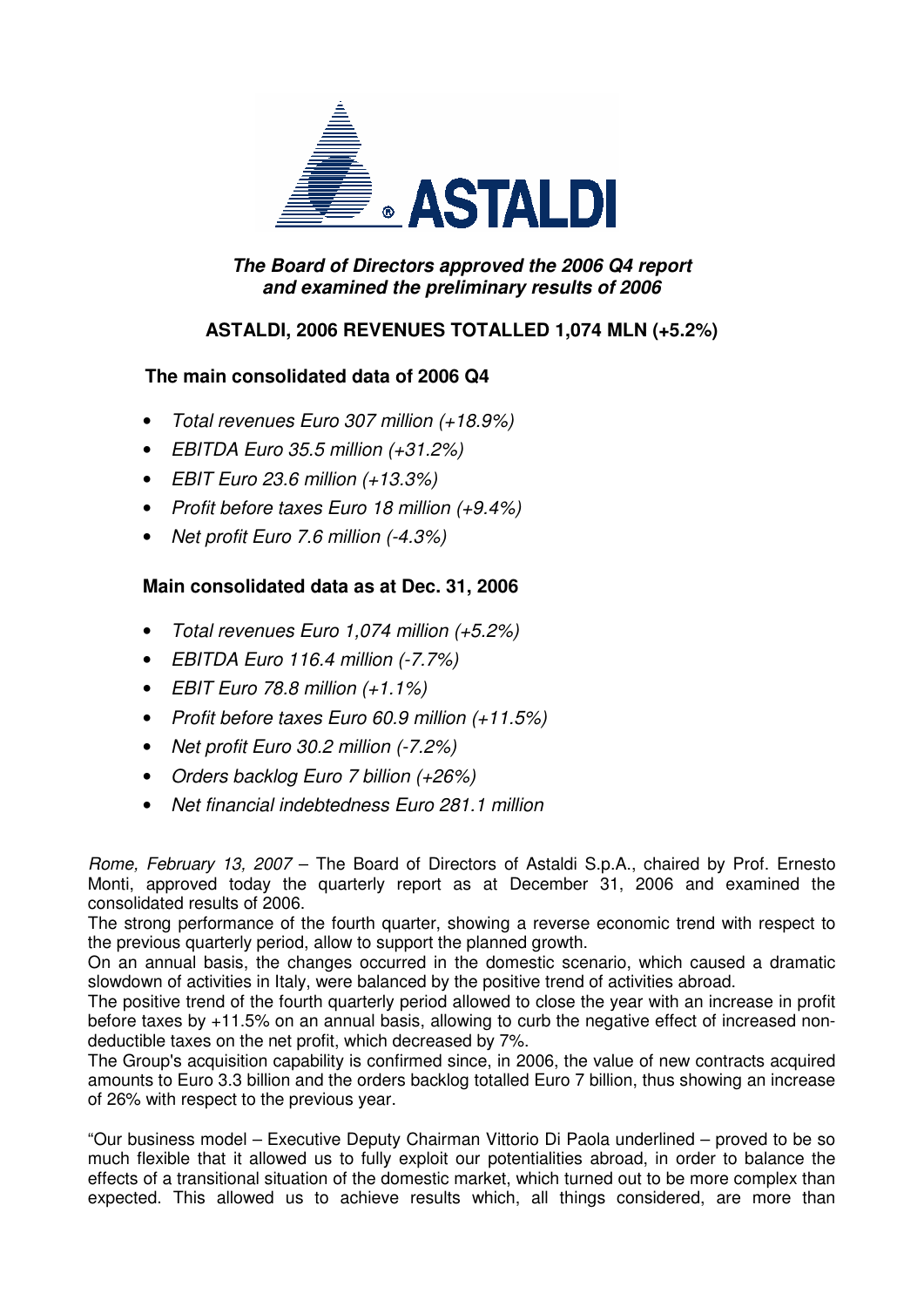satisfactory. For year 2007, we confirm the resumption of the growth process which will keep on being boosted by activities abroad."

## **Fourth quarter results**

The economic performance of the last quarterly period of 2006 reflects the expected resumption of the growth process.

Quarterly revenues totalled approx. Euro 294 million (+16.3% in comparison with the same period of 2005), contributing to the increase in total revenues which exceeded Euro 307 million (+18.9%).

EBITDA totalled Euro 35.5 million showing a valuable increase of 31.2% with respect to the fourth quarter of 2005.

EBIT, amounting to Euro 24 million, increased by +13.3% in comparison with Euro 21 million of the fourth quarterly period of 2005, allowing to achieve the planned recovery with respect to the previous quarters. Therefore, the EBIT margin totalled 7.7% (8.1% in the fourth quarter of the previous year).

The Group's net profit amounts to Euro 7.6 million, in line with the previous year's, thus showing a net margin of 2.5% (3.1% in 2005).

#### **Consolidated results at December 31, 2006**

The consolidated performance of the entire 2006 reflects the considerable improvement of activities abroad which, on the one side, allowed to mitigate the effect of the negative result of the activities in the US and, on the other side, to partially balance the changes occurred in the domestic scenario which has undergone a slowdown in activities due to both the new Government's intention to redefine the priorities of investment in scheduled infrastructure works, and to the shortage in resources for the sector.

The yearly income statement shows **total revenues** of Euro 1,074 million, increased by +5.2% in comparison with the previous year, thanks to the considerable contribution of activities abroad, as already stated above. Such increase is due to the change in contract revenues, which accounted for over Euro 1,023 million (+5.5% on an annual basis), 37.5% of which were obtained in Italy and the remaining 62.5% abroad, mainly in the America Area (26.6%), in Europe and Turkey (23.4%) and in Africa (11.8%), mainly in Algeria. The most relevant sector proved to be the traditional sector of transport infrastructures, contributing to production activities by more than 80%, in comparison with 10% of hydraulic works and power plants, and 10% of industrial building.

**EBITDA** amounts to Euro 116.4 million, showing a decrease of 7.7% in comparison with the previous year, mainly due to increased charges incurred during the delivery phase of some contracts in the US.

**EBIT** totalled Euro 79 million, with an **EBIT margin** which slightly decreased to 7.3% from 7.6% of the previous year, thanks to the considerable increase in the profitability of activities abroad.

**Net interest charges** show a slight decrease (-15% on an annual basis) consequently to positive exchange rate differences and to the medium-long term repositioning of Group's indebtedness.

As a result, **profit before income taxes** amounted to Euro 60,9 million, showing a significant increase with respect to the previous year (+11.5%), thus allowing to balance the negative effect, deemed non-recurrent, of the increased tax burden deriving from the losses on foreign subsidiaries, which cannot be tax-deductible yet.

The **Group's net profit** amounts to Euro 30.2 million (Euro 32.5 million in the corresponding period of 2005), with a net margin of 2.8% in comparison with 3.2% of the previous year.

**Net financial indebtedness** at December 31, 2006, net of treasury shares, totalled Euro 281.1 million, showing a decrease with respect to Euro 292.9 million as at September 30, 2006, notwithstanding the broad investment plan implemented during the year for an amount of more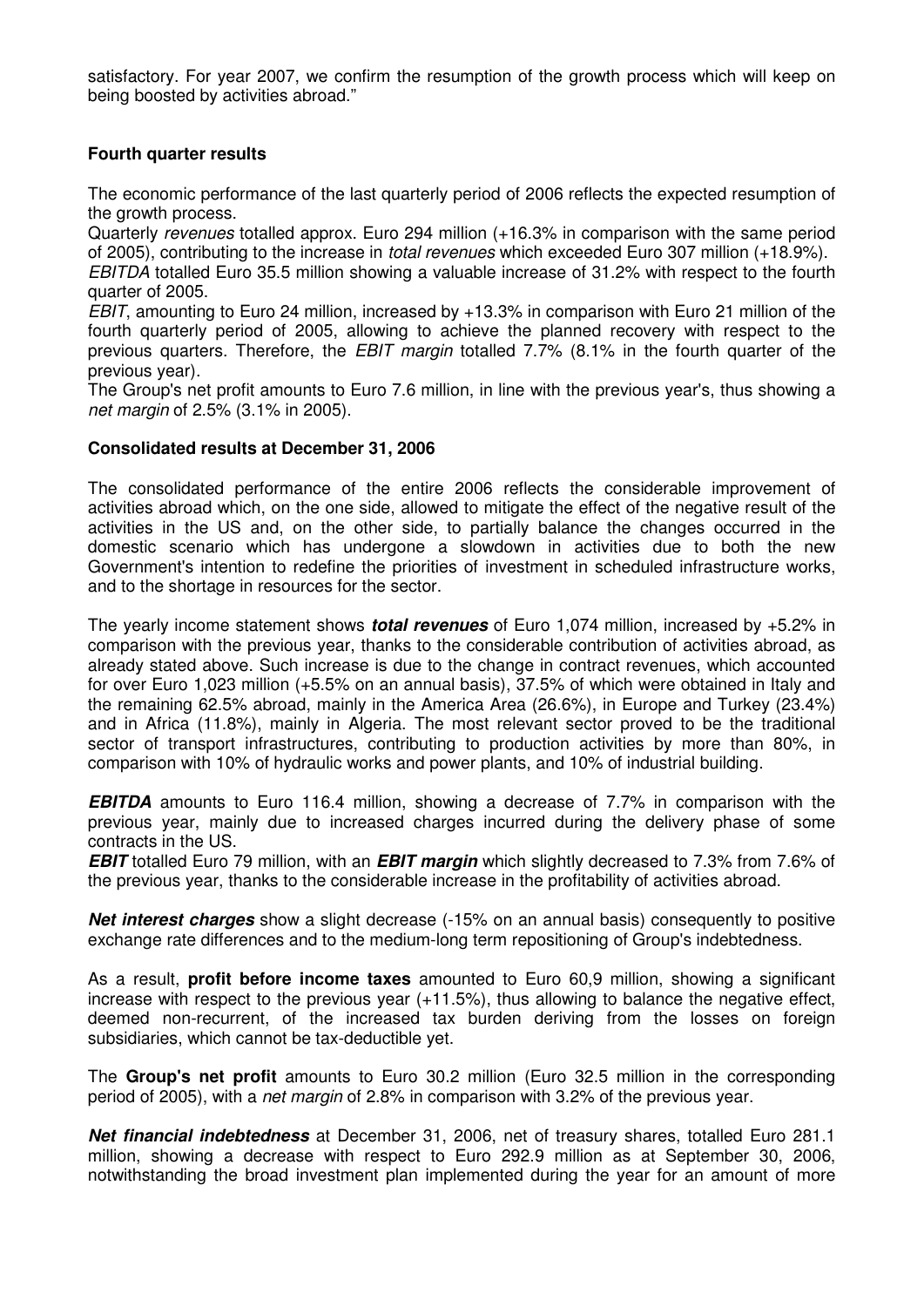than Euro 100 million in the project finance and in the general contracting sectors, in order to startup the important contracts acquired during the year.

Globally, the debt structure benefited from a further improvement deriving from the repositioning of the debt in the medium/long term, consequently reducing the average cost of debt.

The *debt/equity ratio* stands at one, in comparison with 0.9 as at December 31, 2005. Such ratio improves when one takes into account that net debt includes the facilities relating to project finance investments, the repayment of which is ensured by future flows deriving from operation.

The following table shows in detail the analysis of the Group's net financial position.

| Euro / 000                                         |            | December 31, 2006 September 30, 2006 December 31, 2005 |            |
|----------------------------------------------------|------------|--------------------------------------------------------|------------|
| A Cash and cash equivalents                        | 237,623    | 198,166                                                | 175,418    |
| C Securities held for trading                      | 18,983     | 14,752                                                 | 14,665     |
| D Available funds $(A)+(C)$                        | 256,607    | 212,917                                                | 190,084    |
| E Current receivables from financial institutions  | 21,978     | 44,143                                                 | 47,230     |
| F Current bank payables                            | (212, 582) | (192,020)                                              | (203, 306) |
| G Current share of non-current indebtedness        | (968)      | (3,369)                                                | (4,638)    |
| H Other current payables                           | (264)      | (9,532)                                                | (4, 812)   |
| I Current financial indebtedness (F)+(G)+(H)       | (213, 815) | (204, 920)                                             | (212, 756) |
| J Net current financial indebtedness $(I)+(E)+(D)$ | 64,771     | 52,139                                                 | 24,557     |
| K Non-current bank payables                        | (314, 140) | (322, 597)                                             | (245, 370) |
| M Other non-current payables                       | (35, 576)  | (26, 730)                                              | (16, 266)  |
| N Non-current financial indebtedness $(K)+(M)$     | (349,716)  | (349, 327)                                             | (261, 637) |
| O Net financial indebtedness $(J)+(N)$             | (284, 946) | (297, 188)                                             | (237,079)  |
| Treasury shares in portfolio                       | 3,824      | 4,303                                                  | 5,860      |
| <b>Total net financial position</b>                | (281, 122) | (292, 885)                                             | (231, 219) |

### **Orders backlog**

The orders backlog, which increased by 26% since the beginning of the year, amounts to Euro 7 billion, more than Euro 5.3 billion of which refer to the construction sector and Euro 1.7 billion to the concession sector. During the year, new orders have been acquired for Euro 3.3 billion, essentially attributable to the sector of transport infrastructures in Italy, Venezuela, Algeria and Romania.

As far as Italy is concerned, a considerable contribution derives from acquisitions in urban railway transportation sector which took place in February (Line C of the Underground of Rome and Line 5 of the Underground of Milan). In Venezuela, the effects of intergovernmental agreements signed in December 2005 between the Government of Italy and the Government of Venezuela for the execution of important railway links of a strategic importance for the Country, are becoming more and more evident, thus confirming Venezuela as a country which is strategically important for the Group's growth. Also the significant development of activities in Algeria has to be underlined, where new orders have been acquired for a value of over Euro 190 million, mainly in the transport infrastructures sector and in the sector of hydraulic works.

Consequently to the decision taken by the Government of Italy to revoke the contracts relating to the High Speed Railway by enacting Decree Law of January 25, 2007, the Group, consistently with the conservative policy it always adopted in perspective evaluations, deemed advisable to eliminate from the orders backlog the contract of the High Speed Railway Line Verona-Padua, of a value of Euro 864 million, though confident on the outcome of legal actions already started. The effects on the 2006-2010 Business Plan will be fully assessed upon revision of the Industrial Plan which is expected to take place by the end of March this year. Notwithstanding the above, the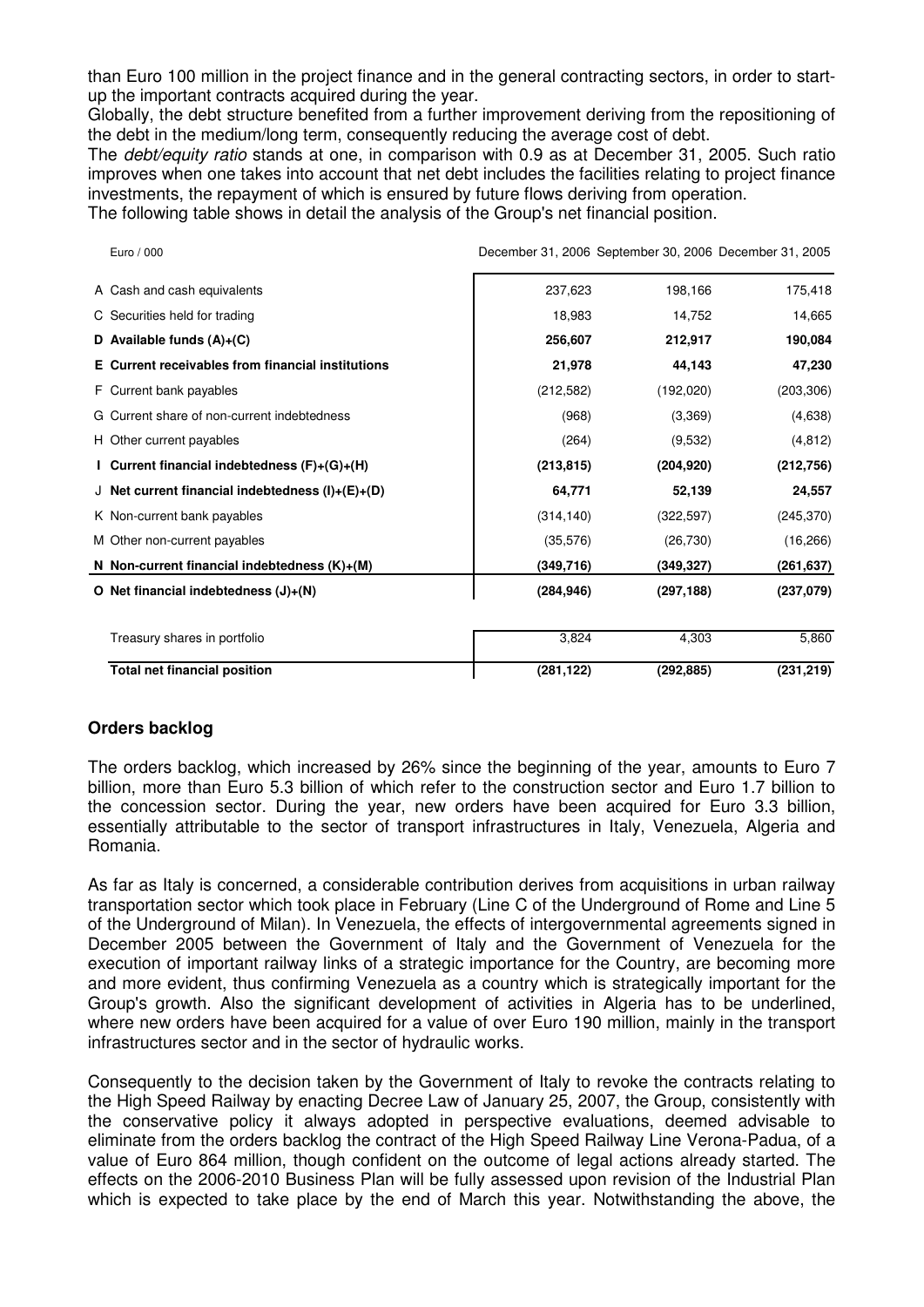present level of orders backlog factually represents the confirmation of the Group's ability to achieve the growth targets set by the corporate business plan.

The following table shows the orders backlog in detail.

| Euro/Million                           |                       | 01/01/2006 | <b>Increase</b> | <b>Production</b>        | Other<br>decrease | 31/12/2006 |
|----------------------------------------|-----------------------|------------|-----------------|--------------------------|-------------------|------------|
| Transport infrastructures<br>of which: |                       | 3,376      | 2,661           | (817)                    |                   | 4,356      |
|                                        | Railways and subways  | 2,167      | 2,376           | (401)                    | (864)             | 3,279      |
|                                        | Roads and motorways   | 1,156      | 273             | (393)                    |                   | 1,036      |
|                                        | Airports and seaports | 52         | 12              | (23)                     |                   | 41         |
| Hydarulic works                        |                       | 252        | 173             | (100)                    |                   | 325        |
| Civil and industrial building          |                       | 409        | 327             | (106)                    |                   | 630        |
| Concessions                            |                       | 1,530      | 169             | $\overline{\phantom{a}}$ |                   | 1,699      |
| <b>Total order backlog</b>             |                       | 5,567      | 3,330           | (1,023)                  | (864)             | 7,009      |

#### **Events occurred subsequently to year closing**

In January 2007, production activities relating to one of the maxi-lots of "Jonica" State Road (SS 106) started, following to approval of the final design by the Employer, A.N.A.S. S.p.A., and to the consequent delivery of the sites.

Particular notice is deserved also by the inauguration and opening to traffic of the first carriageway of the last 25-km section of the Anatolian Motorway in Turkey, which took place on January 23, 2007, in the presence of the Turkish Prime Minister Erdogan and the Italian Prime Minister Prodi.

 $000$ 

*As regards the attached statements, in compliance with CONSOB's most recent provisions, it must be noted that the figures listed are not subject to checks by the auditing firm.* 

 $\sim$ 

*Listed on the STAR segment of the Italian stock exchange, Astaldi Group has been active for more than 80 years, in Italy and abroad, in designing and constructing large-scale civil engineering works. The Group operates in the following areas of activity:* 

- *transportation infrastructure (railways, undergrounds, roads, motorways, ports, and airports);*
- *hydraulic works and power plants (dams, hydroelectric plants, water systems, oil pipelines, gas pipelines, and water treatment plants);*
- *civil and industrial construction (hospitals, universities, airports, law courts, construction works for electrical and nuclear plants, car parks);*
- *concession of such works as car parks, plants for land reclamation, etc.*

*The Group is currently a General Contractor capable of promoting financial aspects and coordinating all resources and skills for the optimal development and management of complex and high-value public works.* 

#### **For further information:**

tel. 06/41766389 Tel. 06/48905000 Alessandra Onorati di Giancarlo Frè Torelli Head IR & Corporate Communications **Andrea Lijoi** a.onorati@astaldi.com www.astaldi.it

## **Astaldi S.p.A. PMS Corporate Communications**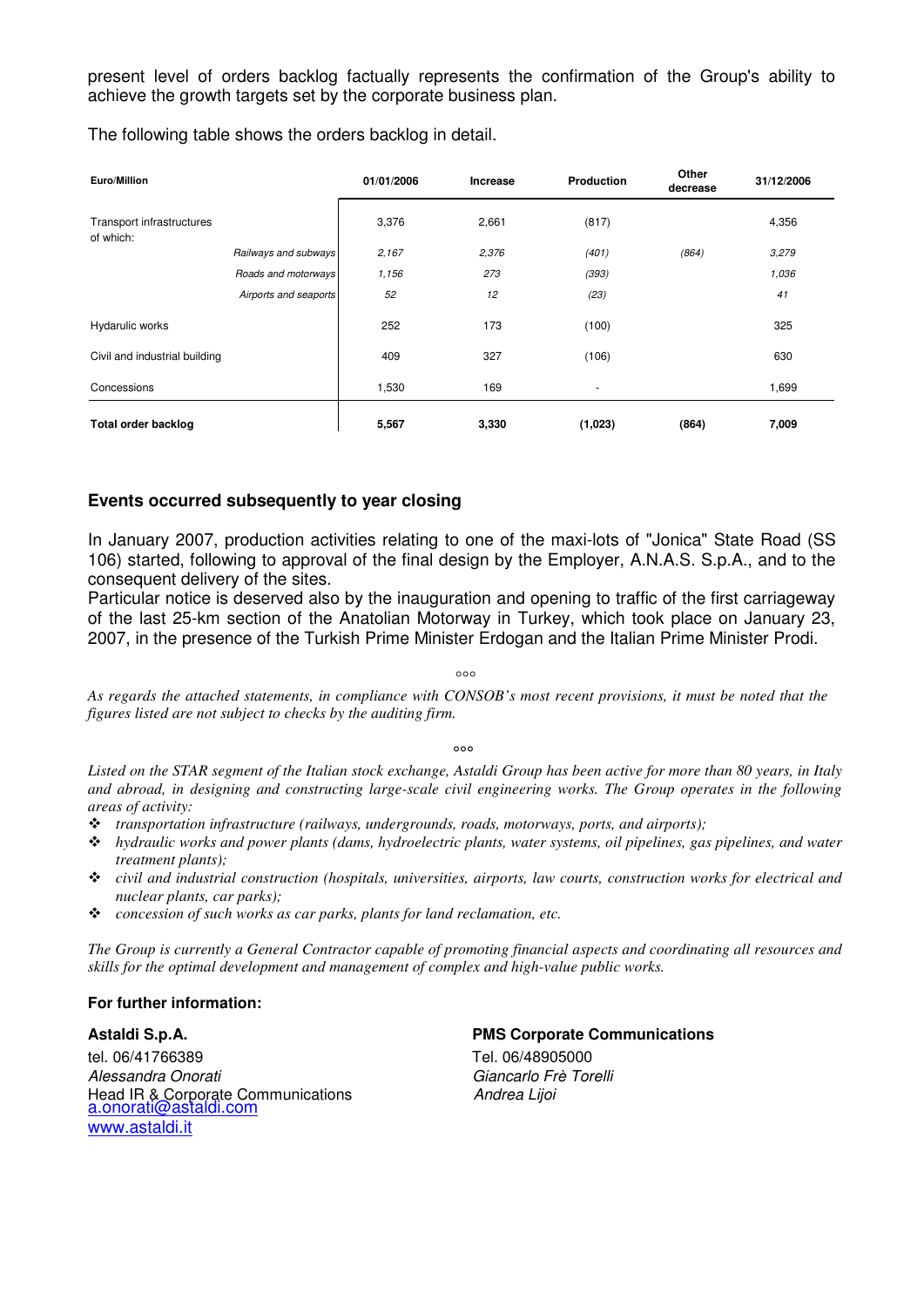#### **CONSOLIDATED RECLASSIFIED INCOME STATEMENT**

| Euro / 000                                           | <b>Model Statement</b><br>Reference | December 31,<br>2006 | $\%$       | December 31,<br>2005 | $\%$       | Q4 2006    | $\%$       | Q4 2005    | $\%$      |
|------------------------------------------------------|-------------------------------------|----------------------|------------|----------------------|------------|------------|------------|------------|-----------|
|                                                      |                                     |                      |            |                      |            |            |            |            |           |
| Revenues                                             | А                                   | 1,022,530            | 95.2%      | 968,898              | 94.9%      | 293,926    | 95.6%      | 252,820    | 97.8%     |
| Other revenues                                       | B                                   | 51,445               | 4.8%       | 51,833               | 5.1%       | 13,405     | 4.4%       | 5,636      | 2.2%      |
| <b>Total revenues</b>                                |                                     | 1,073,975            | 100.0%     | 1,020,731            | 100.0%     | 307,331    | 100.0%     | 258,456    | 100.0%    |
| Costs of production                                  | $\cal C$                            | (778, 735)           | (72.5%)    | (722, 438)           | $(70.8\%)$ | (228, 137) | $(74.2\%)$ | (189, 667) | (73.4%)   |
| <b>Added value</b>                                   |                                     | 295,240              | 27.5%      | 298,293              | 29.2%      | 79,194     | 25.8%      | 68,789     | 26.6%     |
| Labor costs                                          | D                                   | (165, 400)           | $(15.4\%)$ | (146, 552)           | $(14.4\%)$ | (42, 615)  | $(13.9\%)$ | (35, 272)  | (13.6%)   |
| Other operating costs                                | E                                   | (13, 426)            | (1.3%)     | (25,620)             | (2.5%)     | (1,080)    | (0.4% )    | (6, 460)   | (2.5%)    |
| <b>EBITDA</b>                                        |                                     | 116,414              | 10.8%      | 126,121              | 12.4%      | 35,499     | 11.6%      | 27,057     | 10.5%     |
| Depreciations and amortizations                      | F                                   | (29, 127)            | (2.7%)     | (28, 264)            | (2.8%)     | (8, 198)   | (2.7%)     | (7, 193)   | (2.8%)    |
| Provisions                                           | E                                   | (9, 489)             | (0.9%      | (16, 100)            | $(1.6\%)$  | (3,617)    | (1.2%)     | 603        | 0.2%      |
| Write-downs                                          | F                                   | (22)                 | $(0.0\%)$  | (4,287)              | (0.4% )    | (22)       | $(0.0\%)$  | 32         | 0.0%      |
| (Capitalization of internal construction costs)      | G                                   | 989                  | 0.1%       | 457                  | 0.0%       | (56)       | $(0.0\%)$  | 340        | 0.1%      |
| <b>EBIT</b>                                          |                                     | 78,765               | 7.3%       | 77,927               | 7.6%       | 23,606     | 7.7%       | 20,839     | 8.1%      |
| Interest charges                                     | $\boldsymbol{H}$                    | (23, 349)            | (2.2%)     | (27, 459)            | (2.7%)     | (9, 195)   | $(3.0\%)$  | (8, 415)   | (3.3%)    |
| Impact of measur. of investments under equity method | $\overline{I}$                      | 5,470                | 0.5%       | 4,117                | 0.4%       | 3,658      | 1.2%       | 4,099      | 1.6%      |
| <b>Profit before taxes</b>                           |                                     | 60,886               | 5.7%       | 54,585               | 5.3%       | 18,069     | 5.9%       | 16,523     | 6.4%      |
| <b>Taxes</b>                                         | L                                   | (29,998)             | (2.8%)     | (22, 734)            | (2.2%)     | (10, 907)  | (3.5%)     | (8,006)    | $(3.1\%)$ |
| Net income                                           | M                                   | 30,888               | 2.9%       | 31,851               | 3.1%       | 7,162      | 2.3%       | 8,517      | 3.3%      |
| Minorities                                           | Ν                                   | (734)                | $(0.1\%)$  | 628                  | 0.1%       | 432        | 0.1%       | (584)      | (0.2%     |
| Group net income                                     | $\cal O$                            | 30,154               | 2.8%       | 32,479               | 3.2%       | 7,594      | 2.5%       | 7,933      | 3.1%      |